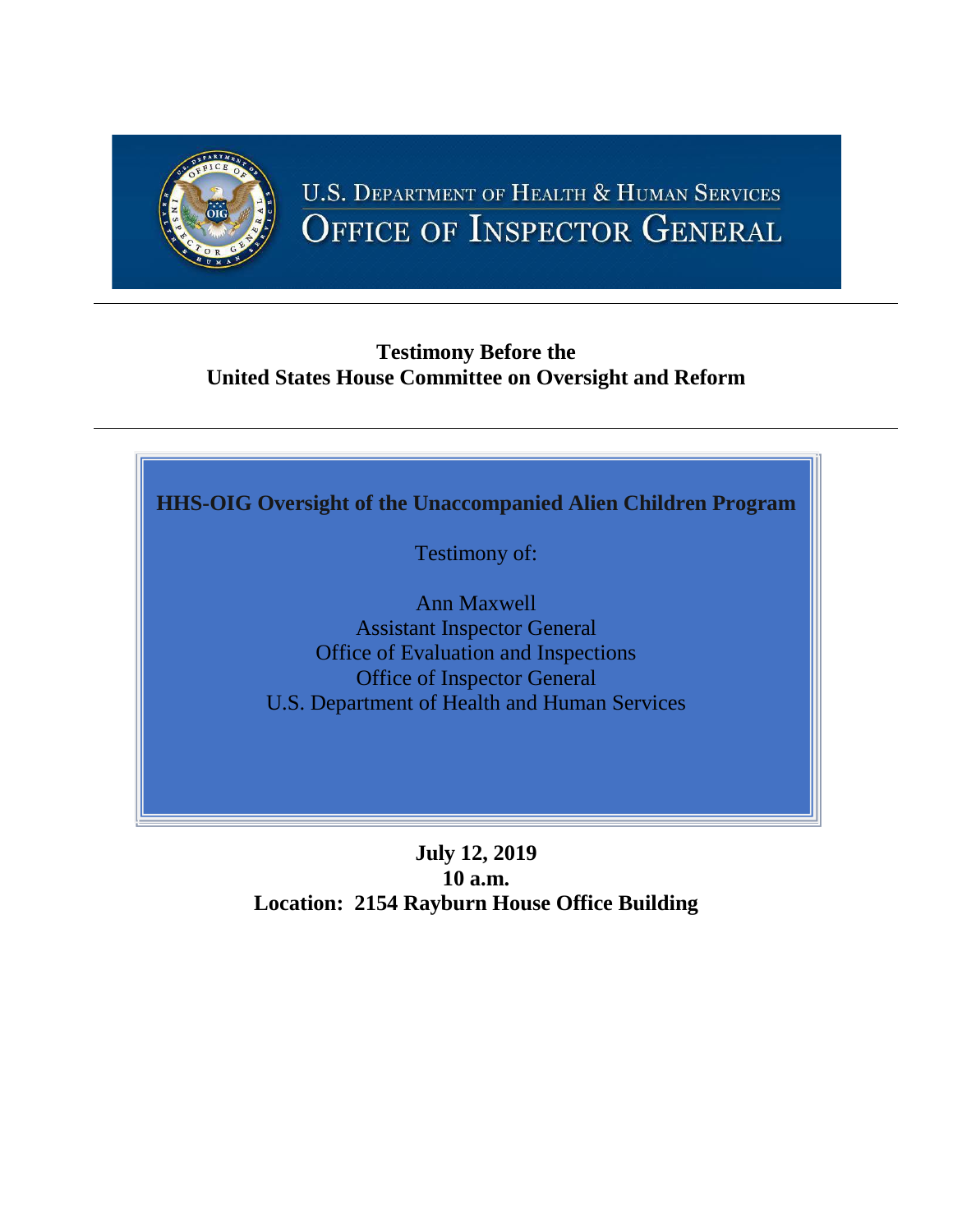Good morning, Chairman Cummings, Ranking Member Jordan, and Members of the Committee. I am Ann Maxwell, Assistant Inspector General for Evaluation and Inspections for the Office of Inspector General (OIG), Department of Health and Human Services (HHS or Department). Thank you for the opportunity to testify this morning. I am here today to discuss HHS-OIG's published work examining the Unaccompanied Alien Children (UAC) Program, which is administered by the Office of Refugee Resettlement (ORR) within HHS's Administration for Children and Families (ACF), specifically our January 2019 data brief, *Separated Children Placed in Office of Refugee Resettlement Care*.

HHS-OIG takes very seriously its responsibility to protect the health and welfare of children in HHS's custody. It is a core part of our mission to protect vulnerable children. As such, we have been conducting oversight of UAC program since responsibility for caring for unaccompanied children was transferred to HHS by the Homeland Security Act of 2002.

Our most recent series of work was launched in the summer of 2018 in response to the serious concerns about separating children and the numerous allegations that were raised regarding the treatment of children in HHS care. This extensive body of work addresses a wide variety of health and safety issues in HHS-funded care provider facilities (facilities). We are also examining HHS efforts to identify and reunify immigrant children who were separated by immigration officials.

Given that this work is not public yet, I cannot speak to the findings of these reports or address conditions within HHS-funded facilities beyond what is contained in already published reports. HHS-OIG findings regarding HHS-funded facilities are anticipated to be released in a series of reports over the next 6 months. HHS-OIG would be happy to return to testify about these reviews once they are completed.

Further, I cannot speak to conditions in border facilities funded or operated by the Department of Homeland Security (DHS) given that HHS-OIG's oversight jurisdiction is limited to HHSfunded facilities. The Office of Inspector General for DHS (DHS-OIG) is the inspector general's office with oversight jurisdiction for those facilities. HHS-OIG coordinates with DHS-OIG, as well as with other oversight and law enforcement agencies on matters of common interest, as appropriate.

#### **HHS-OIG Oversight of UAC Program**

HHS-OIG is charged with overseeing all HHS programs and operations. HHS-OIG works to combat fraud, waste, and abuse in those programs; promote their efficiency and effectiveness; and protect the beneficiaries they serve. To accomplish this, HHS-OIG employs an array of tools, including audits, evaluations, and investigations.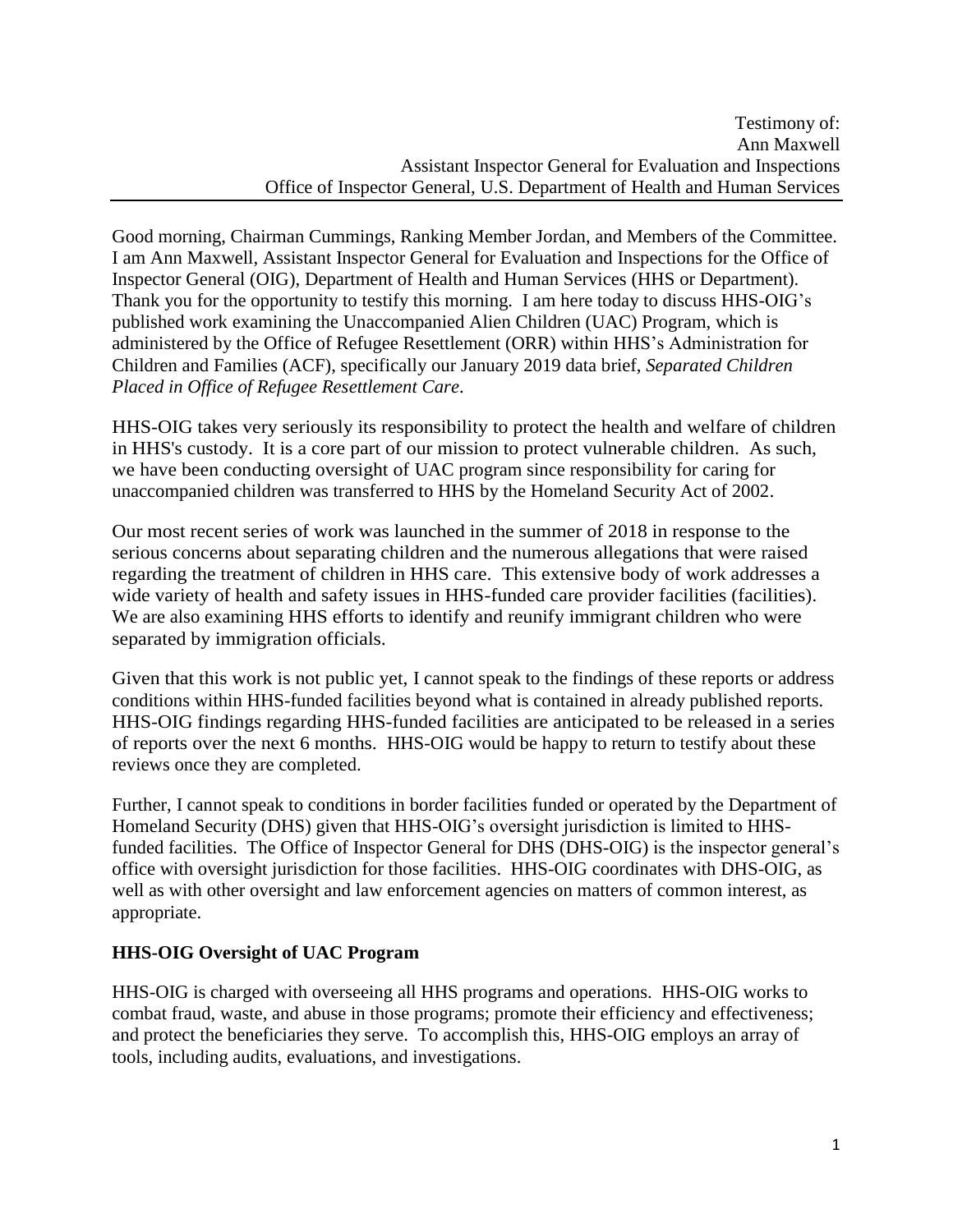The UAC program serves children who arrive in the United States unaccompanied, as well as children who are separated from their parents or legal guardians by immigration authorities within DHS after entering the country (separated children). Separated children are considered to be unaccompanied because their parents or guardians are in Federal custody and therefore not available to provide care and physical custody for their children. By law, DHS must transfer unaccompanied children to ORR within 72 hours unless there are exceptional circumstances. A child remains in ORR custody until an appropriate sponsor (usually a parent or close relative) is located who can assume custody, the child turns 18 years old and ages out of the UAC program, or the child's immigration status is resolved.

HHS-OIG's oversight of the UAC program has been broad and multi-faceted. For example, we have audited grantee expenditures and assessed their internal controls for administering UAC program funds; we have also examined whether ORR grantees met health and safety standards for the care and release of children in their custody. Through these efforts, HHS-OIG has sought to ensure financial accountability in the UAC program and to promote the protection and wellbeing of children in the Department's care.

As previously mentioned, OIG launched a series of reviews in 2018 after numerous stakeholders raised serious concerns about the health and safety of immigrant children at HHS-funded facilities. These reviews examine a variety of safety issues, including: (1) the background screening of facility staff who work with children, (2) the challenges that care facilities face in ensuring that children are safe, and the (3) physical security of the facilities. We are also examining the challenges that facilities face in meeting children's mental healthcare needs. Finally, we are conducting a review to identify challenges that affected the Department's and facilities' efforts to carry out the Court-ordered reunification of separated children with their parents. These reviews will be issued over the next 6 months.

In addition to the data brief that is the focus of this testimony and is discussed at length below, we have released an early alert from this body of work, *[The Tornillo Influx Care Facility:](https://oig.hhs.gov/oas/reports/region12/121920000.pdf)  [Concerns about Staff Background Checks and Number of Clinicians on Staff](https://oig.hhs.gov/oas/reports/region12/121920000.pdf)*, which highlighted two significant vulnerabilities we identified during our review of the Tornillo influx facility, operated by BCFS Health and Human Services: (1) required Federal Bureau of Investigation fingerprint background checks were not conducted for staff, and (2) insufficient number of staff clinicians to provide adequate mental healthcare for  $UAC<sup>1</sup>$ 

#### **Data Brief:** *[Separated Children Placed in Office of Refugee Resettlement Care](https://oig.hhs.gov/oei/reports/oei-BL-18-00511.asp)*

As part of HHS-OIG's oversight, we are paying particular attention to the subset of children who were separated from a parent or guardian by DHS and referred to HHS for care. Consistent with that focus, in our January 2019 issue brief, *[Separated Children Placed in Office of Refugee](https://oig.hhs.gov/oei/reports/oei-BL-18-00511.asp)  [Resettlement Care](https://oig.hhs.gov/oei/reports/oei-BL-18-00511.asp)*, we sought to determine the number and status of children in ORR care who had been separated from a parent or guardian by immigration authorities.

 $\overline{\phantom{a}}$ 

<sup>&</sup>lt;sup>1</sup> The Tornillo influx facility is now closed.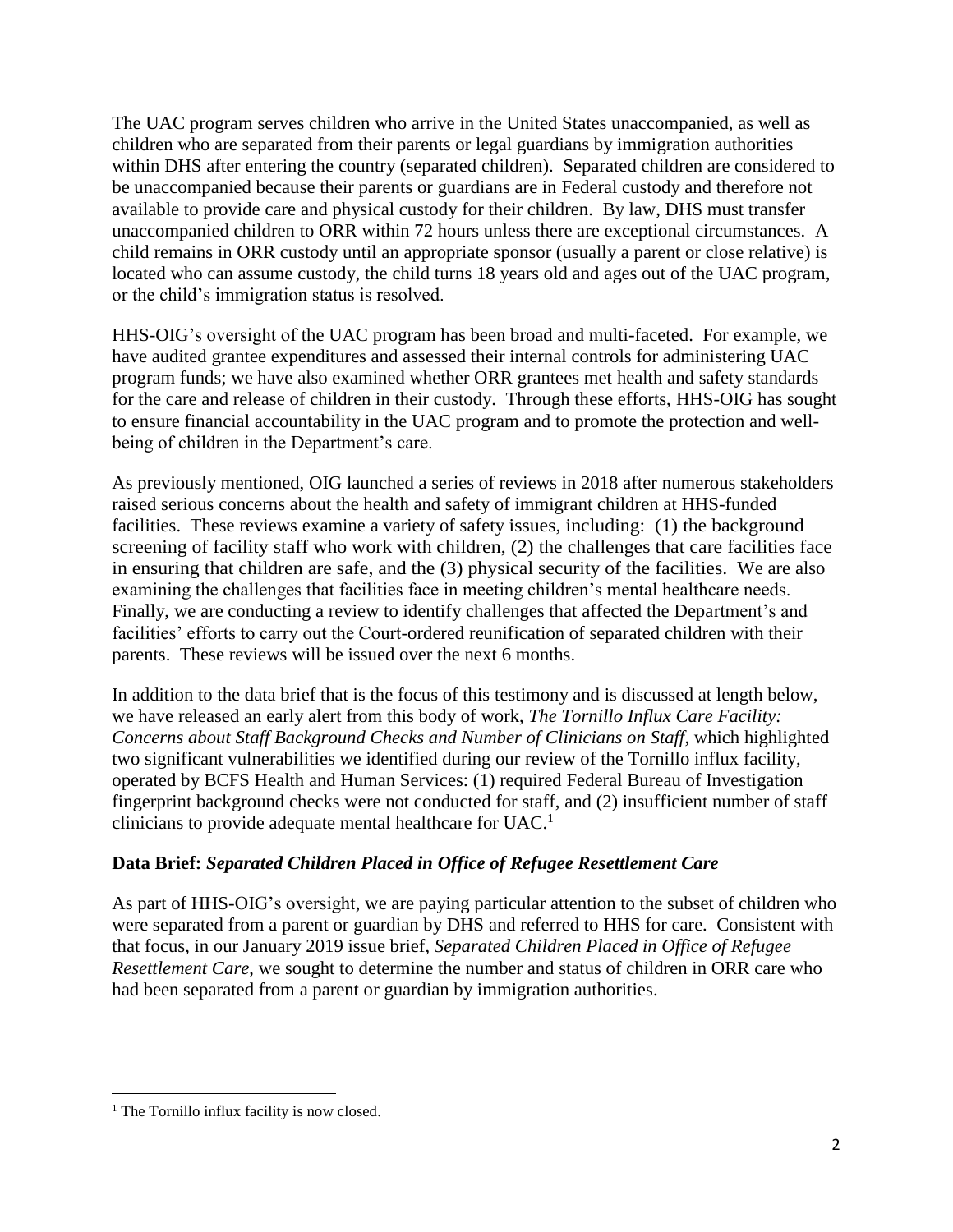In this review, HHS-OIG found that more children, over a longer period of time, were separated by immigration authorities and referred to ORR for care than had been commonly discussed. In fact, the true number is unknown.

Pursuant to a June 26, 2018, Federal District Court order, HHS had, at the time of our review, identified 2,737 children who had been separated from their parents and were in ORR care as of the date of the Court order.<sup>2</sup> However, prior to that Court order, HHS was not required to identify or track separated children. HHS officials estimated that thousands of additional children may have been separated from a parent or guardian during an influx that began in 2017 but were released from ORR care prior to the official accounting required by the Court.

After HHS-OIG issued our report, the Court cited our finding that ORR had observed a steep increase in separated children as early as the summer of 2017 in requiring the Government to identify children who had been separated as early as July 1, 2017, regardless of whether or when they had been discharged from ORR care. The Government's efforts to account for these children are ongoing.

Further, ORR has continued to receive children who have been separated since the June 2018 Court order, and DHS has provided limited information to ORR about those separations which may impede ORR's ability to appropriately place children.

#### **Limited Data Complicated HHS's Efforts to Identify Separated Children To Be Reunited With Their Parents as Required by a June 2018 Court Order**

On June 26, 2018, in ruling on a class action lawsuit, *Ms. L v. ICE*, a Federal District Court ordered HHS to identify and reunify children who were in ORR care as of that date and who had been separated from a parent by immigration authorities.<sup>3</sup> Historically, such separations had been rare and were typically done for reasons related to the child's best interest, such as a parent's injury or illness or a DHS determination that the parent was a danger to the child. However, during a recent period of increased enforcement of immigration laws, large numbers of families were separated, with parents taken into Federal custody to await prosecution for immigration offenses and their children transferred to ORR care.

Prior to the Court order, HHS had never been required to identify, categorize, or track separated children as distinct from any other children entering ORR care. No integrated HHS-DHS data system existed to comprehensively identify and track separated children, nor did either agency independently maintain data about them.

The absence of data about separated children severely complicated HHS efforts to comply with the Court order, and led to the development of a three-step process for identifying every child who had been separated from a parent and was in ORR care as of June 26, 2018:

 $\overline{a}$ 

<sup>2</sup> See *Ms. L v. Immigration and Customs Enforcement (ICE)*, (S.D. Cal. June 26, 2018 (Order Granting Plaintiffs' Motion for Classwide Preliminary Injunction).

<sup>&</sup>lt;sup>3</sup> Subject to certain exceptions, such as when the class member parent is unfit, poses a danger to the child or if the parent voluntarily declines to be reunited.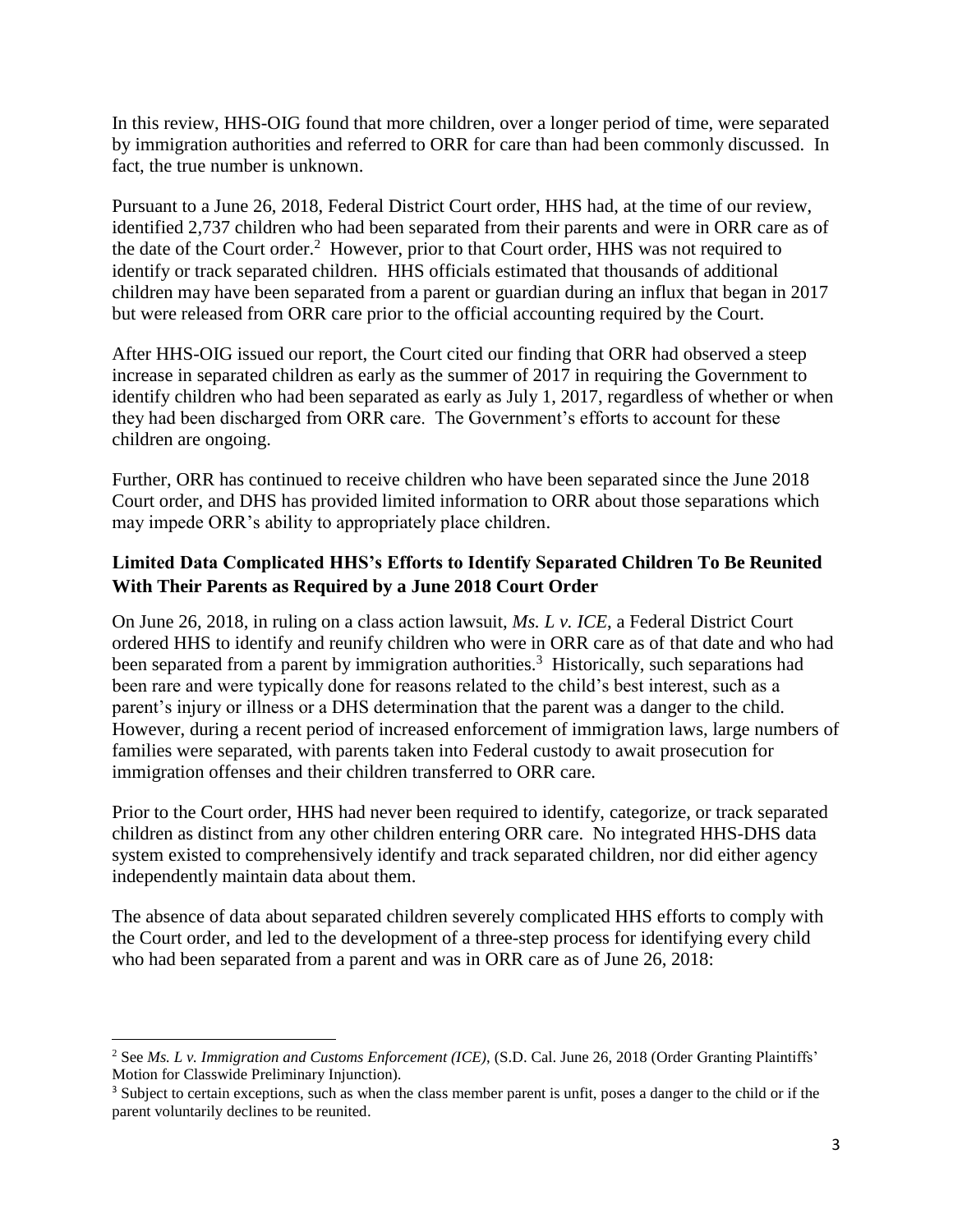- First, an HHS-led data team (with support from DHS sub-agencies) mined more than 60 HHS and DHS databases to identify indicators of possible separation, such as an adult and child with the same last name apprehended on the same day at the same location.
- Additionally, ORR and other HHS staff, including agency officials and senior leadership, manually reviewed case files for each of the approximately 12,000 children in ORR care.
- Finally, ORR asked all HHS-funded shelters to attest to any separated children they reasonably believed to be in their care.

This effort resulted in an initial list of 3,600 potentially separated children (i.e., children for whom HHS found any information in any data source indicating that the child may have been separated from a parent). On July 11, 2018, after conducting additional reviews, ORR certified a list of 2,654 children that it believed met the Court's criteria. ORR determined that the remaining 946 children (from the original list of 3,600) did not meet all of the Court's criteria. Of the 946 children, approximately 300 were not included on the certified list because they had been released through standard processes between the date of the Court order and the date the list was certified by ORR. The remaining children were excluded because: (1) they had been separated from a nonparent relative; (2) the adult with whom they traveled was determined to have made a fraudulent claim of parentage; or (3) the information in the child's case file was unclear, and the ORR Director determined that the balance of evidence did not support including the child on the certified list.

#### **HHS Has Revised the Number of Separated Children Who Meet the Court's Criteria Several Times**

Even as the initial list of 2,654 children was being certified, some HHS staff believed that 50 to 100 additional children should have been included. At the same time, ORR began to receive new information (for example, from parents' legal representatives contacting ORR) suggesting that some children excluded from the list had, in fact, been separated. In the following months, HHS revised its initial number several times:

- In October 2018, HHS added 13 children (all of whom were still in ORR care at that time) to the list, for a new total of 2,667.
- In November 2018, HHS reported to the Court that 79 of the children previously reported as separated had not, in fact, been separated from a parent. This reduced the count of separated children to 2,588.
- In December 2018, HHS added 149 children to the list, bringing the number of separated children identified under the Court order to 2,737. These 149 children had been in ORR custody on the date of the Court order and were then discharged before being identified as separated.<sup>4</sup>

 $\overline{\phantom{a}}$ <sup>4</sup> In most cases, the children were released to a parent, guardian, or relative. Nine children had been released to distant relatives or unrelated adults, five had been voluntarily repatriated to their country of origin, and one had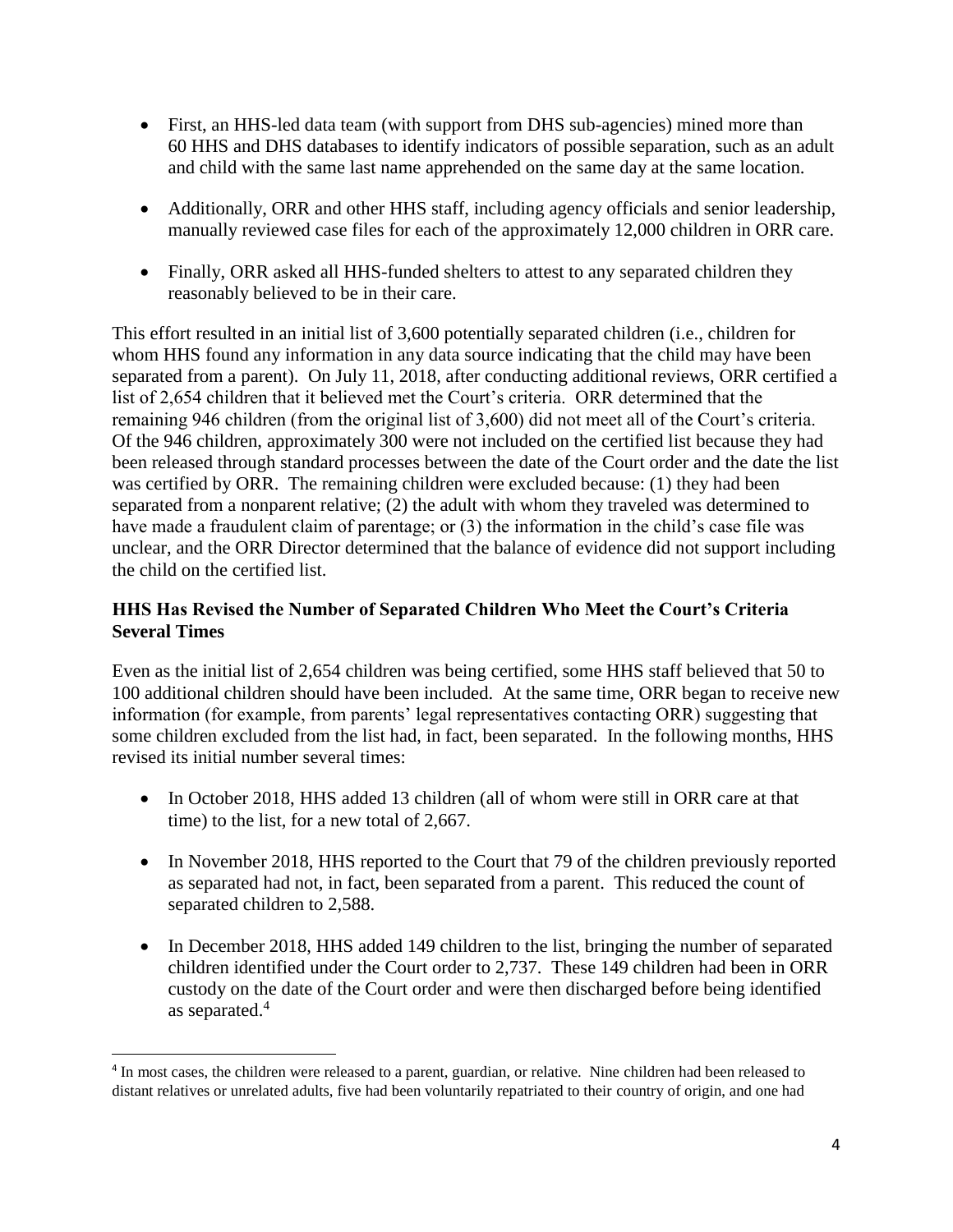In a June 2019 Court filing, HHS reported that only one separated child eligible for reunification under the initial *Ms. L v. ICE* Court order remained in ORR care.

#### **Many Separated Children Were Not Covered by the June 26, 2018 Court Order; Efforts to Account for These Children Are Ongoing**

The June 2018 Court order in *Ms. L v. ICE* required HHS to identify only those separated children who were in ORR care as of June 26, 2018. However, HHS officials estimated that thousands of additional children were separated by DHS, referred to ORR care, and released through standard ORR processes prior to that date.

HHS officials based this estimate on ORR staff observations and informal monitoring. Specifically, in the summer of 2017, ORR noticed a steep increase in the number of separated children being referred by DHS. Overall, ORR staff noted that the proportion of separated children (relative to all children) entering ORR care rose from approximately 0.3 percent of all intakes in 2016 to 3.6 percent in August 2017, a more than tenfold increase.

The increase in separated children posed operational challenges for the UAC program. In a November 2017 email that HHS-OIG reviewed, an ORR official stated that separated children were often very young, that these younger children required placement at specially licensed facilities, and that "the numbers of these very young UAC resulting from separations has on some dates resulted in shortfalls of available beds."

HHS was not able to provide a more precise estimate than thousands because, as previously noted, ORR did not have formal tracking systems in place that consistently identified separated children. HHS similarly could not provide information on placements of separated children—as distinct from other unaccompanied children—who were discharged from ORR care prior to the June 2018 Court order (e.g., released to relatives vs. nonrelatives or foster care).

On March 8, 2019, the *Ms. L* court cited HHS-OIG's report in an order expanding the class definition, recognizing that family separation had begun much earlier than had been previously acknowledged. The *Ms. L* class now includes parents who entered the U.S. on or after July 1, 2017 and were separated from their children by DHS, regardless of whether or when their children were released from ORR care. On April 25, 2019, the Government submitted a plan to identify separated children of *Ms. L* class members under the expanded definition. The Court has ordered the Government to complete this effort by October 25, 2019.

According to media reports, on May 17, 2019, HHS stated to the Court that it had thus far identified 1,712 children who entered ORR care during the class expansion period and had indications that they were possibly separated. HHS is working with DHS to confirm if these children were, indeed, separated from a parent and the circumstances for that separation. Specifically, HHS reported that staff had reviewed a preliminary set of 4,108 children's cases; these children were prioritized for review because of factors such as appearing on a Customs and Border Protection list of children separated after April 19, 2019; appearing on an informal

 $\overline{a}$ 

turned 18 years old in ORR's care (which means the individual aged out of the UAC program and would typically transfer to DHS custody).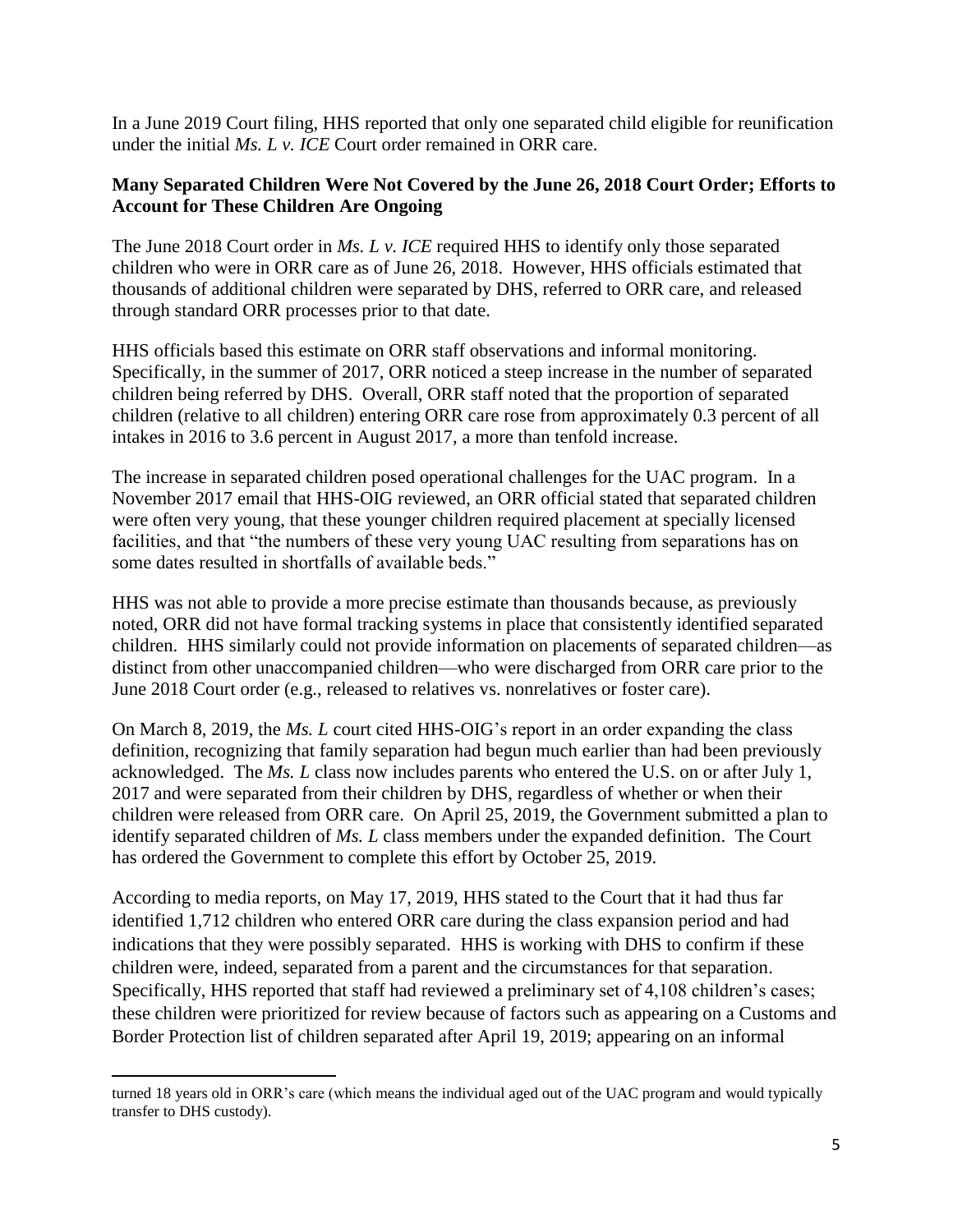tracking list that ORR staff had maintained in 2017; or because they were younger than 13 years old and were referred to ORR during the class expansion period.

In a June 6, 2019, Court filing, HHS stated that it had completed its initial review of all 32,972 children's files necessary to identify potentially separated children in the class expansion period. However, to our knowledge, the total number of children who were potentially separated has not yet been determined.

### **DHS Has Provided ORR With Limited Information About the Reasons for Recent Separations, Which May Impede ORR's Ability To Appropriately Place Children**

In addition to requiring reunification of separated families who meet certain criteria, the June 2018 Court order preliminarily enjoined the Federal Government from continuing to separate families entering the U.S. unless the parent has a criminal history, poses a danger to the child, is otherwise unfit, or consents to the separation. According to ORR tracking documents, ORR received at least 118 children separated by DHS from July 1 through November 7, 2018.<sup>5, 6</sup> This number includes only children identified by DHS as separated at the time the child was transferred to ORR. The proportion of separated children relative to all referrals increased every month during this period, from 0.47 percent in July to 0.91 percent in the first week of November. Overall, separated children made up 0.69 percent of referrals to ORR during this period, a proportion that is more than twice the rate that ORR observed in 2016 but far lower than the rate ORR staff observed in the summer of 2017.

As described earlier, DHS sometimes separates children from parents for the child's safety and well-being. DHS reported to ORR that 65 of the 118 children were separated because the parent had a criminal history, although the nature of the criminal history was not always specified. Other reasons provided to explain a separation included the parent's gang affiliation, illness or hospitalization, or immigration history. In some cases, little detail was provided to ORR by DHS.

Incomplete or inaccurate information about the reason for separation, and a parent's criminal history in particular, may impede ORR's ability to determine the appropriate placement for a child. When a proposed sponsor (including a parent) has a criminal history, ORR policy is to evaluate the severity and type of crime and the length of time that has passed since the criminal act, along with any mitigating factors. ORR officials and staff noted that, from a child welfare perspective, not all criminal history rises to a level that would preclude a child from being placed with his or her parent. ORR officials stated that when DHS provided insufficiently detailed explanations for a child's separation, ORR staff would contact DHS for followup information. However, the tracking document we reviewed indicated that DHS did not always respond to such followup requests.

 $\overline{a}$ 

<sup>&</sup>lt;sup>5</sup> The newly separated children ranged in age from under 1 year old to 17 years old. Of the 118 children, 82 were under 13 years old when transferred to ORR care, including 27 who were under 5 years old.

<sup>&</sup>lt;sup>6</sup> In its comments to our report, HHS provided updated information about new separations, reporting that ORR had received a total of 218 separated children between June 26 and December 26, 2018.